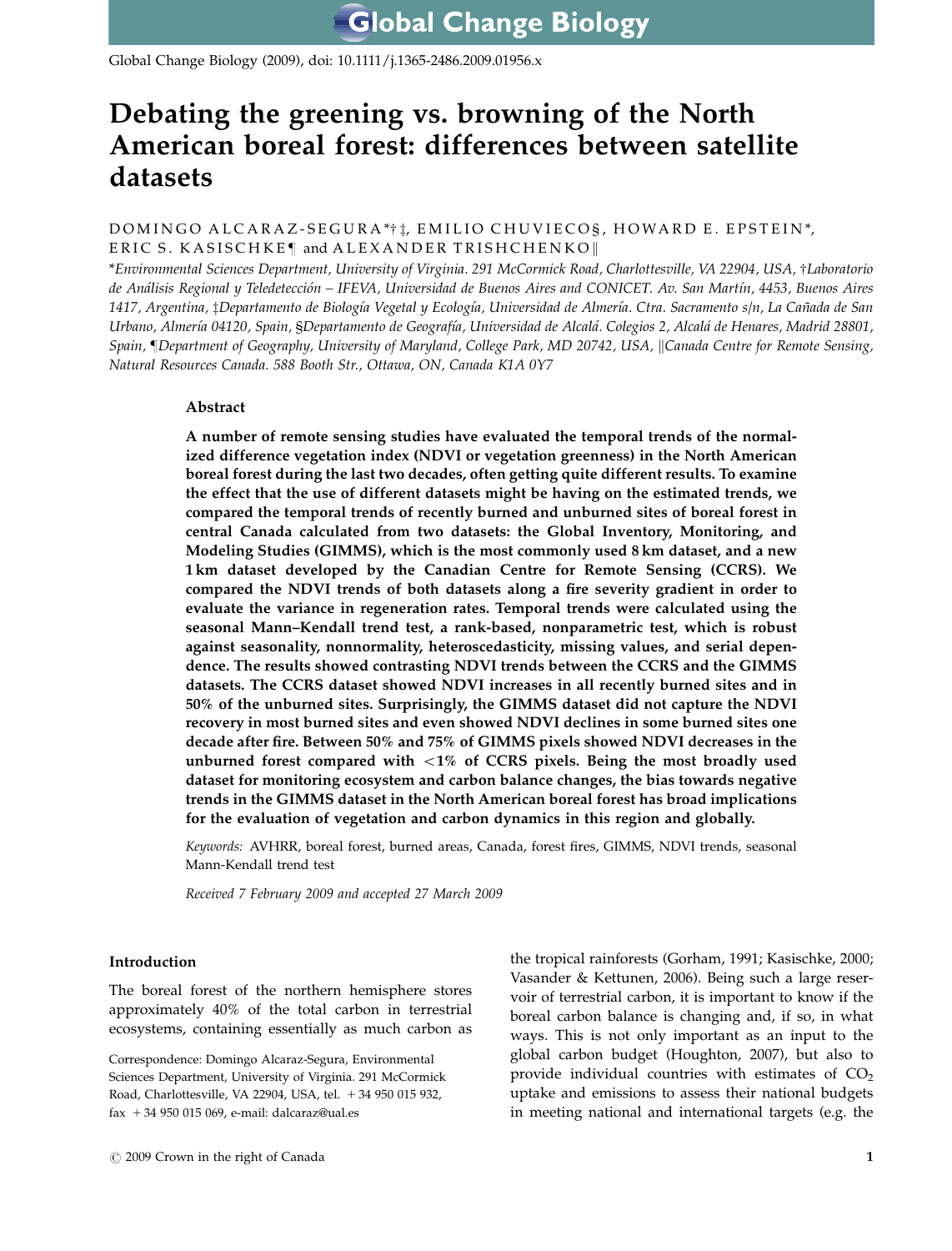1997 United Nations Framework Convention on Climate Change).

One important component of the carbon budget is the carbon sequestered in vegetation. Regional assessments of this value using field data alone are difficult, but significant improvements can be achieved through combining inventory data with remotely sensed observations (Kurz & Apps, 2006). Among the different spectral indices derived from satellite data, the normalized difference vegetation index (NDVI) has been the most widely used to assess spatial patterns and interannual trends of variables related to the carbon storage in aboveground vegetation, such as leaf area index, biomass, and productivity (e.g. Tucker & Sellers, 1986; Prince & Goward, 1996; Randerson et al., 1997; Goetz et al., 2005). Satellite datasets derived from the global area coverage (GAC) of the advanced very high resolution radiometer (AVHRR) began to be collected in the 1980s and have been widely used in global and regional assessments of temporal trends of NDVI (or vegetation greenness) and net primary production (e.g. Myneni et al., 1997; Nemani et al., 2003).

Recent warming trends in many regions has led to numerous assessments of the NDVI over time, particularly in the High Northern Latitudes. In many regions, consistent trends in the NDVI have been reported regardless of the dataset being analyzed; for example, NDVI increases ('greening') in the arctic tundra (Myneni et al., 1997; Jia et al., 2003; Goetz et al., 2005), or NDVI decreases ('browning') in the Chilean semiarid zones (Baldi et al., 2008). However, in other regions, the use of different datasets has led to conflicting findings, potentially due to differences in the processing and corrections applied to the satellite data (e.g. McCloy et al., 2005; Hall et al., 2006; Baldi et al., 2008).

One region where conflicting interannual trends in vegetation greenness may have important implications for assessments of the global carbon budget is the boreal forest of central Canada (Fig. 1). Three main issues seem to explain the observed trends derived from satellite data: climate changes, vegetation recovery in recently disturbed areas, and the use of different satellite data sources to retrieve the trends. Climate warming has been consistently associated with an increase in vegetation greenness ('greening') during the 1980s throughout central Canada (Myneni et al., 1997; Tucker et al., 2001; Slayback et al., 2003), despite the fact that forest extent remained basically stable (Masek, 2001). When the data record was extended to the 1990s and early 2000s, other studies showed how the persistent warming might have caused a negative trend in NDVI ('browning') across this region (Myneni et al., 2001; Dong et al., 2003), which may be caused by warmer but not wetter climate, thus increasing drought stress associated with greater evapotranspiration rates. This effect might have



Fig. 1 The solid line embraces our study area in central Canada. The dotted line is an approximate reproduction of the line in Fig. 4 of the GIMMS user guide (Pinzón et al., 2007) that separates the boreal region (more affected by the satellite drift) from the northernmost tundra region (less affected). The growing season mean NDVI of the 1984–2006 period of the GIMMS dataset is shown in gray scale. GIMMS, Global Inventory, Monitoring, and Modeling Studies; NDVI, normalized difference vegetation index.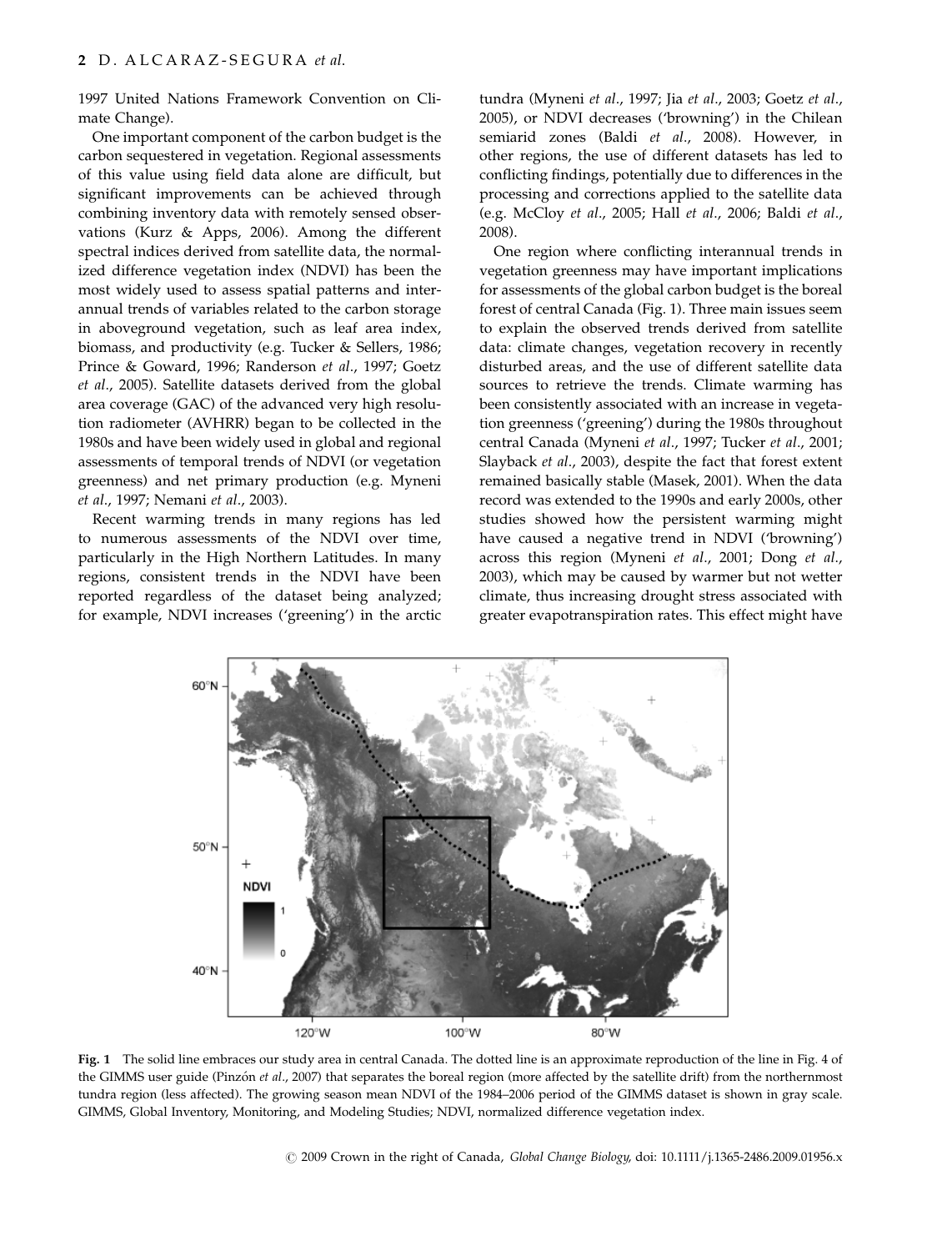become a major constraint for vegetation growth since the early 1990s (Angert et al., 2005), which agreed with model projections (Zhang et al., 2007). In contrast, other remote sensing studies have shown a persistent greening throughout the 1980s and 1990s in central Canada (Zhou et al., 2001; Nemani et al., 2003; Reed, 2006; Kimball et al., 2007). Nevertheless, none of these prior studies accounted for a potentially significant source of browning and greening in boreal forests, the biomass reduction in areas disturbed by fire and its subsequent regeneration (Hicke et al., 2003; Neigh et al., 2008). Even if burned areas were excluded from the analysis, the finding of declining NDVI in areas with dense tree cover (Bunn et al., 2005; Bunn & Goetz, 2006) supported the hypothesis that drought stress reduced the photosynthetic activity of the Canadian boreal forest during the warmer 1990s (Goetz et al., 2005, 2007). In addition to the effects of climate change and postfire regeneration, a third issue may be involved in explaining the trends of vegetation greenness found in different remote sensing studies, i.e. the source and processing streams of the different AVHRR datasets used (Zhou et al., 2003; Simoniello et al., 2004; Stow et al., 2007). In some cases, opposite trends can even be found; for instance, a greening trend was observed in the boreal forest of Alaska when using the Pathfinder AVHRR Land (PAL) dataset (from 1982 to 2000) (Kimball et al., 2007), while the Global Inventory, Monitoring, and Modeling Studies (GIMMS) dataset showed a browning trend (from 1982 to 2003) (Verbyla, 2008). Presently, only the study by Olthof & Latifovic (2007) has evaluated the NDVI trends in this region based on data not derived from AVHRR-GAC data; these authors found that the SPOT VEGETATION  $1 \text{ km}^2$  NDVI responded positively to warming from 1998 to 2004 in both dry and humid areas of Canada.

Despite the fact that many field observational studies have independently evaluated the long-term response of the boreal forest to warming without the use of satellite data, it appears that no conclusive evidence has been found (known as the 'divergence problem') (D'Arrigo et al., 2008). Tree-ring widths and wooddensity records show both negative (Barber et al., 2000) and positive relationships with temperature (D'Arrigo et al., 2008). Ecosystem flux studies based on eddy covariance methods also do not provide a consistent answer. For instance, a 1995–2004  $CO<sub>2</sub>$  flux record from a black spruce forest tower in Manitoba did not show any clear correlation between warming and either carbon uptake or release (Rocha et al., 2006; Dunn et al., 2007). Bergeron et al. (2007), however, showed that, across several sites in Canada, annual gross ecosystem production was positively related to mean annual air temperatures and an earlier start of the growing

season (with greater dependence on spring rather than summer temperatures).

Despite the important effects that climate may have on temporal variability of the carbon balance in the boreal forest that can be analyzed through variations in satellite-observed NDVI, fire may be a more significant driver of both carbon cycling (Kasischke et al., 1995; Harden et al., 2000; Bond-Lamberty et al., 2007) and trends in NDVI. In North America, recovery times to preburn levels for NDVI have been estimated to be around 6 (Goetz et al., 2007) to 9 (Hicke et al., 2003) years depending on fire severity, though, in general, the high NPP levels that occur in mature stands take much longer to recover. A complicating factor in analyzing postfire recovery using NDVI data is the fact that this may vary as a function of variations in fire severity. For example, in mature stands of black spruce boreal forest of North America, research shows that the depth of burning of the surface organic layer is a significant cause of regeneration differences (Johnstone & Kasischke, 2005; Johnstone & Chapin, 2006). In less severe fires, where typically 10–20 cm of organic matter remains unburned, postfire regrowth consists primarily of shrubs that reproduce vegetatively and spruce seedlings. In severe fires, where 3–8 cm of organic matter remains, there exists invasion of deciduous species, primarily quaking aspen (Populus tremuloides Michx.). In the severest fires, where  $\langle 3 \text{ cm of }$  organic matter remains, regeneration typically consists of a significant regrowth of quaking aspen. As a consequence of these regeneration differences, rates of postfire NPP increase from sites experiencing the least severe burns to sites with the severest burns (Johnstone & Kasischke, 2005; Johnstone & Chapin, 2006).

The goal of this study was to investigate whether different satellite-based NDVI datasets produced significant differences in observed trends in vegetation greenness over the past two decades. For this, we compared the temporal trends of burned and unburned areas of boreal forest in central Canada calculated from two datasets: the GIMMS dataset, which is the most commonly used 8 km dataset, and a new 1 km dataset developed by the Canadian Centre for Remote Sensing (CCRS) (Latifovic et al., 2005). We compared the NDVI trends between datasets along a fire severity gradient in order to account for the variance in regeneration rates.

# Methods

## Satellite datasets

To compare the NDVI trends of burned and unburned sites of the North American boreal forest, we used two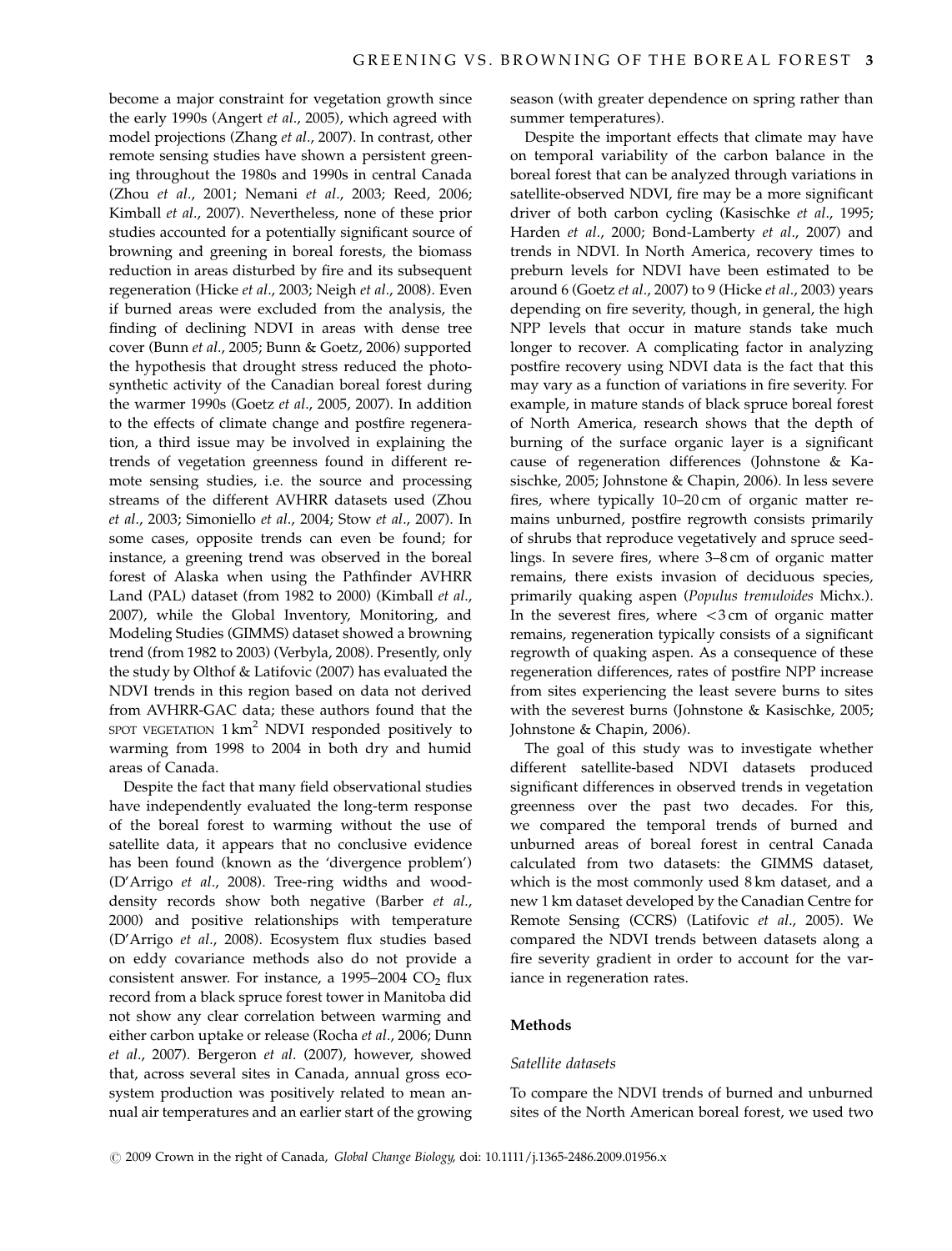NDVI datasets derived from the AVHRR, on board the satellite series of the National Oceanic and Atmospheric Administration (NOAA), that are available for central Canada over the growing season months (May–September) from 1984 to 2006.

The first dataset was obtained from the GIMMS team. The GIMMS dataset is the most commonly used dataset to model and evaluate vegetation patterns and trends around the world. It has a spatial resolution of  $64 \,\mathrm{km}^2$ , and contains two composite images per month. It has been corrected for sensor degradation, intersensor differences, cloud cover, solar zenith angle, and viewing angle effects due to satellite drift (using the empirical mode decomposition function; (Pinzón et al., 2004), volcanic aerosols, and other effects not related to vegetation change (it is not corrected for water vapor, ozone, and scattering due to tropospheric aerosols) (for details see Tucker et al., 2005). GIMMS is currently thought to be to be consistent with NDVI derived from SPOT VEGETATION and Terra MODIS satellite data (Tucker et al., 2005). Our second dataset was acquired from the CCRS. The CCRS dataset has a spatial resolution of  $1 \text{ km}^2$  and contains one composite image based on a minimum cloud index algorithm every 10 days (Khlopenkov & Trishchenko, 2007). It has been corrected for sensor degradation using the NOAA-recommended post launch calibration, cloud cover and shadow contamination, as well as atmospheric corrections for water vapor, ozone, and aerosols (using constant aerosol optical depth) (for details see Latifovic et al., 2005). To correct for intersensor differences in spectral response function, we applied the absolute calibration coefficients at the top of the atmosphere available in Trishchenko et al. (2002) and Trishchenko (2009) to the raw NDVI data. Then, using the quality flags, we first discarded NDVI values with low quality (probability of presence of clouds, water, snow, or ice  $>30\%$ ). We finally discarded all pixels where  $>20\%$  of dates did not pass the former quality threshold (i.e. pixels with  $>20\%$  of dates with probability of low NDVI quality  $>30\%$ ).

# Sampling of burned and unburned sites

We identified burned pixels for every year of the 1984– 2006 period by applying the algorithm of Chuvieco et al. (2008) on the CCRS dataset. The algorithm relies on temporal comparisons of several spectral indices, as well as near infrared reflectance. It emphasizes the stability of the postfire signal to avoid false detections associated with clouds, cloud shadows, missed data, and radiometric calibration or geolocation errors between AVHRR sensors.

Most approaches that use satellite remote sensing data to estimate burn severity rely on shortwave infrared (SWIR) bands that are not available with the AVHRR sensor. Even with SWIR bands, there is no consistent approach for satellite mapping of fire severity in boreal forests (French et al., 2008). We used a logic-based approach to divide AVHRR burned pixels into three severity categories. Our approach was predicated on observations that the dominant forest cover in our study region was black spruce forest. In this forest type, a key fire severity characteristic is the depth of burning of the surface organic layer (Kasischke et al., 2008). Two of the factors that control depth of burning in black spruce forests include seasonal and interannual variations in climate (Amiro et al., 2001), and seasonal active layer thawing, where deeper fires occur later in the growing season due to greater thaw depths of soils (Kasischke & Johnstone, 2005).

Based on these factors, three categories of potential severity were used for fires during the 1984–1995 period depending on when the fire took place: low severity (before July 21st in years of few, small fires), medium severity (before July 21st in years of many, large fires), and high severity (after July 21st any year). Unburned pixels were selected within an area located from 10 to 30 km to the 1984–1995 burned pixels, as well as avoiding any burned pixels in the 1996–2006 period, water bodies, or nonforest land-covers (from Palko et al., 1995).

For each fire severity class we selected all GIMMS  $64 \text{ km}^2$  pixels that were dominated by CCRS  $1 \text{ km}^2$ burned pixels of that class  $(>70\%$  of that class and  $10\%$  of any other single severity class or land-cover). Surrounding these GIMMS burned pixels, we selected the corresponding GIMMS unburned pixels (only those with 100% of CCRS pixels of the same unburned class).

Finally, to allow a direct comparison of the trends in the sampled pixels between the two datasets, we discarded all CCRS pixels (both burned and unburned) not contained within the GIMMS selected pixels. To reduce the sample size of CCRS pixels, we selected 16 CCRS random pixels completely included within each GIMMS selected pixel. The number of pixels for each class is summarized in Table 1.

#### Temporal trend analysis

Temporal NDVI trends in both datasets between 1996 and 2006 were calculated for sites burned between 1984 and 1995. In the unburned sites, trends were also calculated for the 1996–2006 period to allow for direct comparison with the burned sites and to avoid the influence of possible pre-1984 fires [we assumed that if any pixel was burned before 1984, a 12-year gap is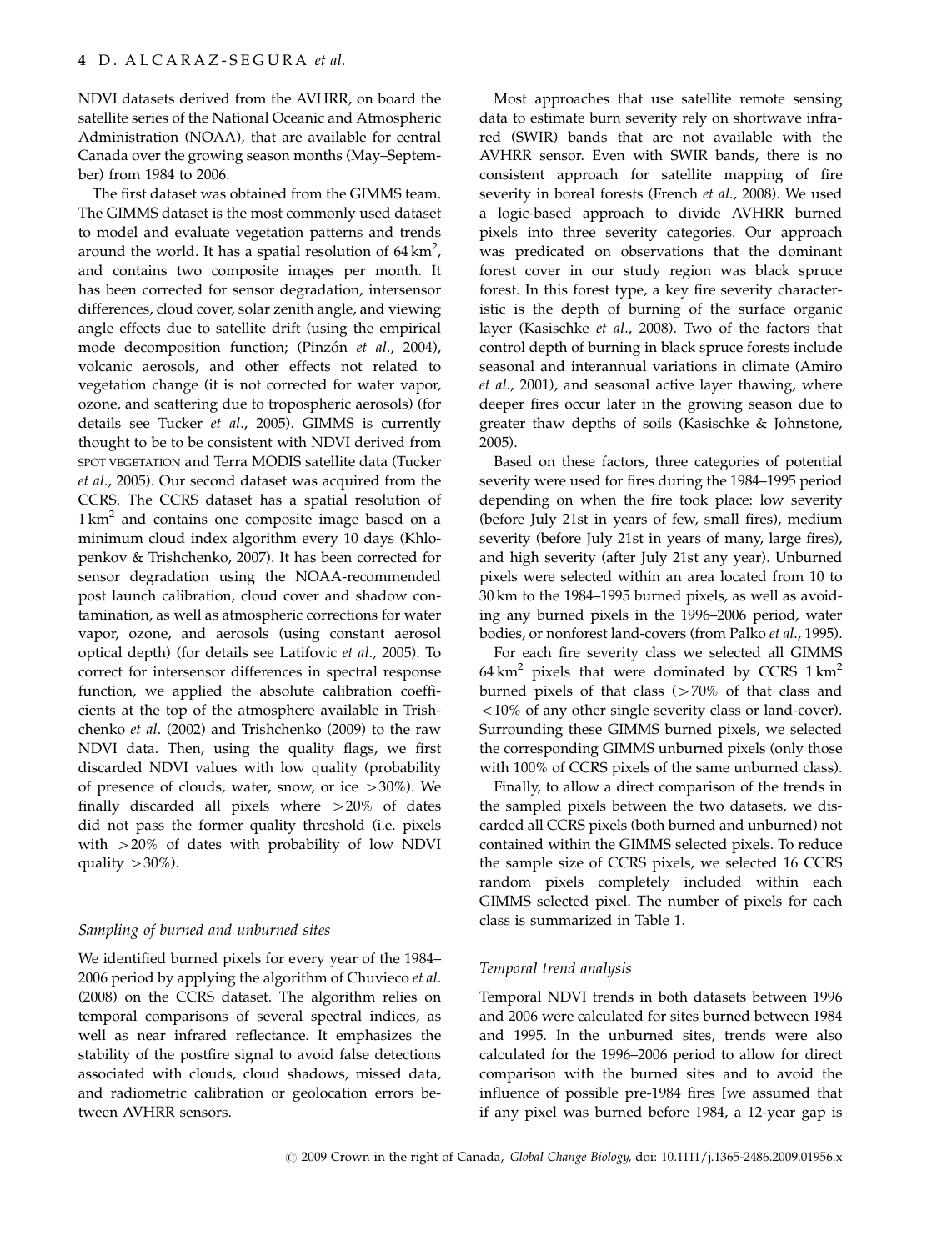|                 | <b>GIMMS</b> | <b>CCRS</b> | <b>GIMMS</b><br>bootstrap | <b>CCRS</b><br>bootstrap |
|-----------------|--------------|-------------|---------------------------|--------------------------|
| Low severity    |              |             |                           |                          |
| Burned          | 28           | 448         | 21                        | 23                       |
| <b>Unburned</b> | 162          | 2592        | 19                        | 19                       |
| Medium severity |              |             |                           |                          |
| Burned          | 137          | 2176        | 26                        | 23                       |
| <b>Unburned</b> | 550          | 9968        | 18                        | 23                       |
| High severity   |              |             |                           |                          |
| Burned          | 118          | 1856        | 27                        | 24                       |
| Unburned        | 465          | 10288       | 17                        | 23                       |

Table 1 Sample sizes for burned and unburned pixels of boreal forest across the fire severity gradient

The 'bootstrap' columns show the samples (of comparable sizes among classes and datasets) that were used to check for significant differences in a bootstrapped ANOVA (see 'Methods' section for details).

GIMMS, Global Inventory, Monitoring, and Modeling Studies; CCRS, Canadian Centre for Remote Sensing.

long enough for the NDVI to recover, compared with the 6-year NDVI recovery time observed by Goetz et al. (2006) and the 9-year recovery time from Hicke et al. (2003)].

NDVI time-series often do not meet parametric assumptions such as normality and homoscedasticity. To account for this, temporal trends were calculated as suggested by de Beurs & Henebry (2005) using the seasonal Mann–Kendall trend test, a rank-based nonparametric test robust against seasonality, nonnormality, heterocedasticity, missing values, and both intra- and interannual autocorrelation (Hirsch et al., 1982; Hirsch & Slack, 1984; Van Belle & Hughes, 1984). Checking for trends using the full temporal resolution of the NDVI seasonal dynamics, instead of using just the growing season average or maximum, not only avoids the loss of temporal information, but also makes more biological sense, since the relationship between NDVI and tree growth is more likely to be correlated at finer temporal scales (e.g. monthly) (Kaufmann et al., 2004). The seasonal Mann–Kendall test calculates the existence of a monotonic trend within each intra-annual time-step (i.e. composite period) based on Kendall's tau statistic, by summing the number of times a particular time-step within a year has a higher or lower NDVI value than any previous year. Then it performs a heterogeneity test to see if this slope is consistent across all seasons (composite images). The test was run using the environmental statistics module (Millard, 2001) in S-PLUS (Insightful Corporation, 2007). For each pixel the resulting overall Sen's slope (Hirsch et al., 1982) and P-value were stored. Significant results were assumed for P-values lower than 0.05.



Fig. 2 Comparison of the NDVI trends (1996–2006) between the (a) GIMMS and (b) CCRS datasets for burned and unburned sites of the Canadian boreal forest along a fire severity gradient; low severity (before July 21st in years of few, small fires), medium severity (before July 21st in years of many, large fires), and high severity (after July 21st any year). Error bars represent one standard deviation. Significant trends ( $P$ -value <0.05) were obtained using the seasonal Mann–Kendall trend test, and slopes were computed using the Sen's method (Hirsch et al., 1982). GIMMS, Global Inventory, Monitoring, and Modeling Studies; CCRS, Canadian Centre for Remote Sensing; NDVI, normalized difference vegetation index.

#### Resampling and analysis of variance (ANOVA)

Due to the fact that the numbers of pixels identified were very different across classes and datasets (Table 1), before conducting any statistical comparisons, we needed to find comparable sample sizes. We determined the minimum sample size necessary to capture the variance in the data for each class and dataset. For this, we calculated the increase in the cumulative variance when a new random pixel was included in the sample. We stopped when the increase in variance was  $<$  5%. A bootstrap of 100 000 runs was necessary to get normal distribution sample sizes. The final (or bootstrapped) sample size of each class corresponded to the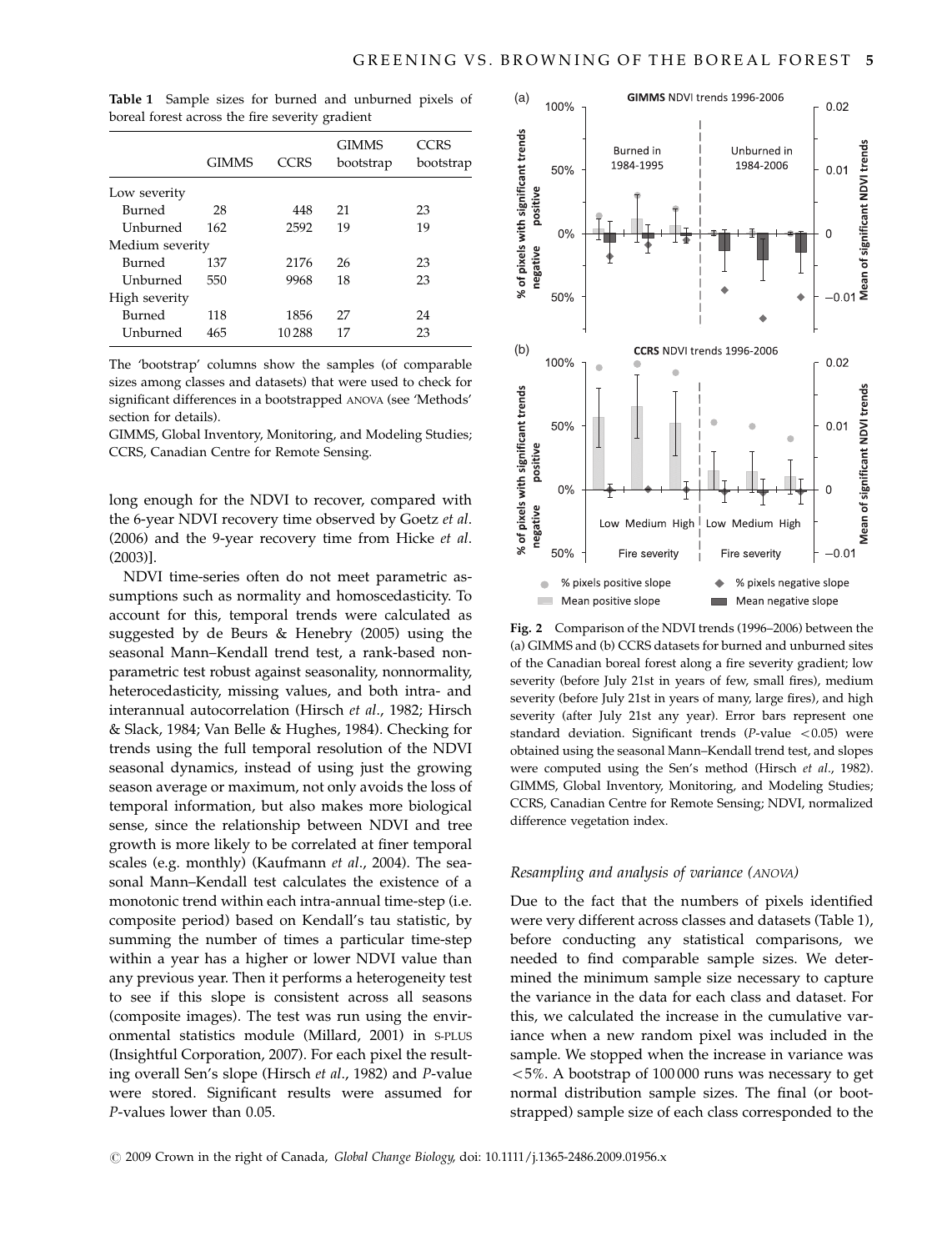mean of these 100 000 runs (Table 1). Finally, to look for significant differences in the NDVI trends among burned and unburned classes, we also ran a bootstrapped ANOVA. In each of the 100 000 repetitions, we maintained for each class the sample sizes previously calculated, but randomly changed the actual pixels included for comparison. We recorded the number of times that significant differences ( $P$ -value < 0.05) were found between classes and how many times class means were significantly different from zero. Comparisons between classes were based on the Sheffe's S procedure, which provides a confidence level for comparisons of means among all classes, and it is conservative for comparisons of simple differences of pairs.

## Results

There were contrasting NDVI trends between the CCRS and the GIMMS datasets, with the CCRS dataset showing a general NDVI increase in both burned and unburned sites, while the GIMMS dataset exhibited a decrease in the unburned forest and minor trends (both positive and negative) in few burned sites (Fig. 2). In the CCRS dataset, almost all burned sites showed strong NDVI increases, always greater in percentage and magnitude than the increases experienced by the unburned forest sites (Fig. 2b). Contrary to this, in the GIMMS dataset (Fig. 2a), only 22% of sites burned between 1984 and 1995 showed NDVI increases during the 1996–2006 period, while 11% showed NDVI decreases (weak trends in both cases of absolute mean of Sen's slopes lower than 0.002). In the unburned forest, 54% of GIMMS pixels showed NDVI negative trends (with mean of Sen's slopes lower than  $-0.003$ ), and  $<\!1\%$ experienced slightly positive trends.

Fire severity had an effect on vegetation recovery as observed by the NDVI trends. Burned sites with medium fire severity (burned before July 21st in years of many, large fires) experienced the greatest NDVI increases in both datasets, though with much greater magnitude in the CCRS data (Fig. 2). The unburned forest surrounding sites of medium fire severity showed positive NDVI trends that did not differ from the other two severity classes in the CCRS dataset, but they showed greater NDVI decreases than the low and high severity classes in the GIMMS dataset.

The 100 000 bootstrapped ANOVAs (Table 2) showed that, with the exception of the medium fire severity class, the GIMMS NDVI trends did not significantly differ between the burned and unburned classes. Within the burned severity classes, the GIMMS NDVI trends did not differ and were not significantly different from zero 20% to 62% of times. Unburned classes did not differ significantly from each other, but their negative Table 2 Percentage of times that the NDVI trends (1996– 2006) significantly (*P*-value  $<$  0.05) differed between classes in the 100 000 ANOVAs that compared burned and unburned boreal forest sites along a fire severity gradient: low severity (before July 21st in years of few, small fires), medium severity (before July 21st in years of many, large fires), and high severity (after July 21st any year). (a) The lower left side of the matrix shows results for the GIMMS dataset and (b) the upper right side for the CCRS dataset. Gray cells highlight comparisons within the same dataset between burned and unburned sites. Last row (GIMMS) and last column (CCRS) show the percentage of times that the NDVI trends for each fire severity class were significantly (*P*-value  $< 0.05$ ) different from zero

| % of 100000<br><b>ANOVAS</b> | Burned |          |      | Unburned     |          |     |              |
|------------------------------|--------|----------|------|--------------|----------|-----|--------------|
|                              | Low    | Med      | High | Low Med High |          |     | TCRS<br>Zero |
| Burned                       |        |          |      |              |          |     |              |
| Low                          |        | 5        | 1    | 100          |          |     | 100          |
| Med                          | 5      |          | 15   |              | 100      |     | 100          |
| High                         | 0      | $\Omega$ |      |              |          | 100 | 100          |
| Unburned                     |        |          |      |              |          |     |              |
| Low                          | 3      |          |      |              | $\Omega$ | 0   | 99           |
| Med                          |        | 97       |      | 2            |          | 0   | 98           |
| High                         |        |          | 58   | 0            | 1        |     | 91           |
| <b>GIMMS</b>                 |        |          |      |              |          |     |              |
| Zero                         | 38     | 80       | 69   | 100          | 100      | 100 |              |

GIMMS, Global Inventory, Monitoring, and Modeling Studies; CCRS, Canadian Centre for Remote Sensing; NDVI, normalized difference vegetation index.

NDVI trends were significantly different from zero. In contrast, with the CCRS dataset (Table 2), the NDVI trends did differ between the burned and unburned classes, being positive and significantly different from zero in all unburned and burned classes (though significantly greater in the burned ones). Within the burned classes, the CCRS NDVI trends did not significantly differ among classes (only medium fire severity was significantly different from the other two classes 15% of times). There were no significant differences among the CCRS NDVI trends of the unburned classes. We also ran 100 000 Kruskal–Wallis tests to compare the same samples and the results were consistent with those from the ANOVAs.

## Discussion

Contrary to expectations, GIMMS-NDVI did not significantly increase from 1996 to 2006 in areas that had been burned between 1984 and 1995. Despite the potential presence of a maximum of 30% of nonburned forest within the GIMMS sample for burned sites, a minimum of 70% of burned area would likely have caused a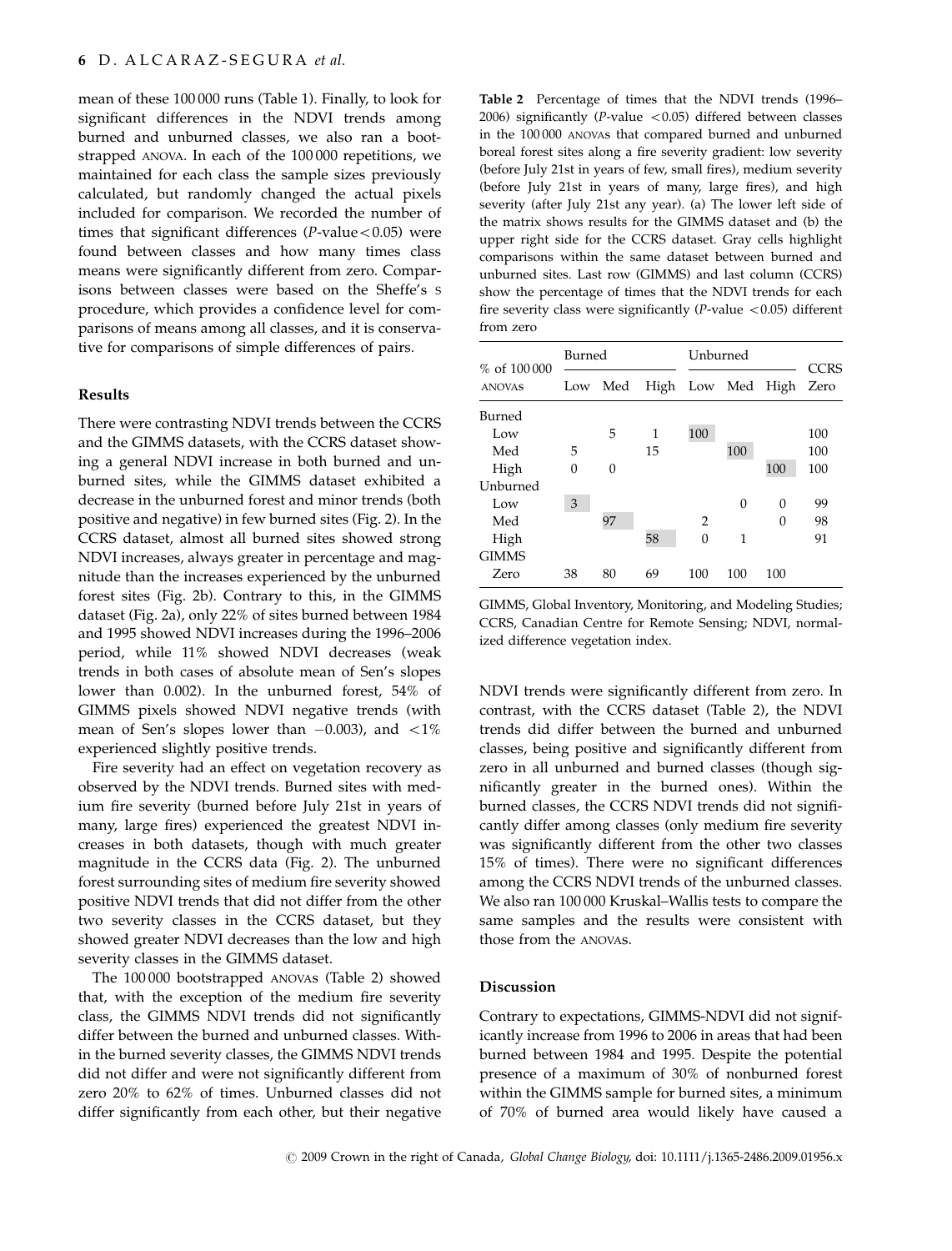positive NDVI trend following burns. In fact, the CCRS data, that also contained a maximum 30% of nonburned forest, showed strong NDVI increases in all sampled burned pixels. Previous work by Goetz et al. (2006) using the GIMMS dataset detected NDVI increases after boreal forest fires, but only by analyzing burn scars of three very severe fire years. However, regardless of the severity of the fire, given the steep rate of greening during postfire regeneration in the boreal forest (Kasischke & French, 1997), the NDVI would be expected to capture these changes. The presence of such positive responses in the CCRS data but not in the GIMMS data may indicate that the GIMMS data processing introduces a bias that tends to underestimate positive NDVI trends in the boreal forest of central Canada. A similar bias has been observed in South America, where GIMMS was unable to detect many known long-term ecosystem changes, while they were evident using PAL and Fourier-Adjustment, Solar zenith angle corrected, Interpolated Reconstructed (FAS-IR) datasets (Baldi et al., 2008). De Beurs & Henebry (2008) also showed how in some ecoregions of Northern Eurasia the choice of the PAL or GIMMS datasets can lead to different and even opposite effects of the northern annular mode on the land surface phenologies.

Positive trends in vegetation greenness have been observed in the Canadian boreal forest attributed to warming through an increase in the number of growing degree days and the growing season length (Nemani et al., 2003; de Beurs & Henebry, 2005; Reed, 2006; Kimball et al., 2007). However, recent studies using GIMMS reported a negative NDVI trend in the North American boreal forest suggestedly due to an increase in summer drought stress (Goetz et al., 2005, 2007). From our comparison of postfire NDVI trends between the CCRS and GIMMS datasets, the lack of postfire NDVI increases in burned sites and the presence of GIMMS-NDVI decreases in unburned areas may be due to processing algorithms of this dataset, and not necessarily to an actual decline in vegetation activity. Contrary to GIMMS, our CCRS results support the occurrence of a slight increase in vegetation greenness from 1996 to 2006 in the boreal forest of central Canada. Work by Stow et al. (2007) in northern Alaska also showed that GIMMS data did not capture the majority of the areas of more rapidly increasing greenness, which were detected by a  $1 \text{ km}^2$  AVHRR dataset from the United States Geological Survey.

Several reasons that will require further investigation might be involved to explain different NDVI trends between the GIMMS and CCRS datasets in central Canada. The first hypothesis could be a possible 'over-correction' of the satellite drift contribution to the NDVI signal that may have caused a bias in the GIMMS dataset towards negative NDVI trends in the boreal forest region of central Canada. This boreal region is more affected by the satellite drift than the northernmost tundra regions [notice the dotted line that separates both regions in fig. 1, crossing from northern Alaska to the southern coast of the Hudson Bay, that is reproduced from fig. 4 of the GIMMS user guide (Pinzón et al., 2007)]. A dissimilar satellite drift correction between the two regions may explain the negative NDVI trends in the boreal region of central Canada, in contrast to the positive NDVI trends in the tundra region [notice that the same dotted line of Fig. 1 separates the negative NDVI trends of the boreal forest from the positive NDVI trends of the tundra region in fig. 4 of Goetz et al. (2005)]. A dissimilar satellite drift correction may also explain why the GIMMS dataset shows systematically lower mean NDVI values than the FASIR dataset to the south of the dotted line of Fig. 1, but systematically higher values to the north of it [see fig. 2 of Hall et al. (2006)]. A second hypothesis could be the larger pixel size and geolocation errors in the GIMMS dataset compared with the CCRS dataset. The lack of significant postfire increases in GIMMS-NDVI might be explained by the maximum value compositing of the GAC archive (several  $1.1 \text{ km} \times 4 \text{ km}$  GAC pixels are taken to produce one  $64 \text{ km}^2$  GIMMS pixel). If this technique produces a systematic bias towards high NDVI values from nonburned GAC pixels surrounding the GIMMS burned pixels, the postfire NDVI trends of burned pixels would be contaminated by the signal of nonburned surrounding areas. In contrast to GIMMS, the better registration and full AVHRR  $1 \text{ km}^2$  spatial resolution of the CCRS dataset minimizes the occurrence of mixed NDVI signals. For both datasets, we tried to minimize this problem by avoiding a 10 km buffer around water bodies, burned areas, and nonforest land-covers. A third effect to consider is the different temporal resolution of both datasets, which affects their sensitivity to capture changes in land surface phonologies. This was suggested by de Beurs & Henebry (2008) when comparing GIMMS and PAL datasets. The 10-day composites of CCRS (or PAL in their study) have 50% higher temporal resolution than the GIMMS 15-day composites. As a result, the 10-day composite datasets can capture higher interannual variability than GIMMS and can more accurately monitor changes at the beginning and end of the growing season, which can occur very rapidly in high latitudes.

Fire severity did not greatly determine the recovery rates of NDVI during postfire regeneration. Recovery rates of NDVI did not significantly differ between low and high severity classes and were only slightly faster in sites burned by medium severity. The lack of significant differences in the recovery rates of NDVI in burned pixels classified by the severity criteria may be due to several factors. First, the method used for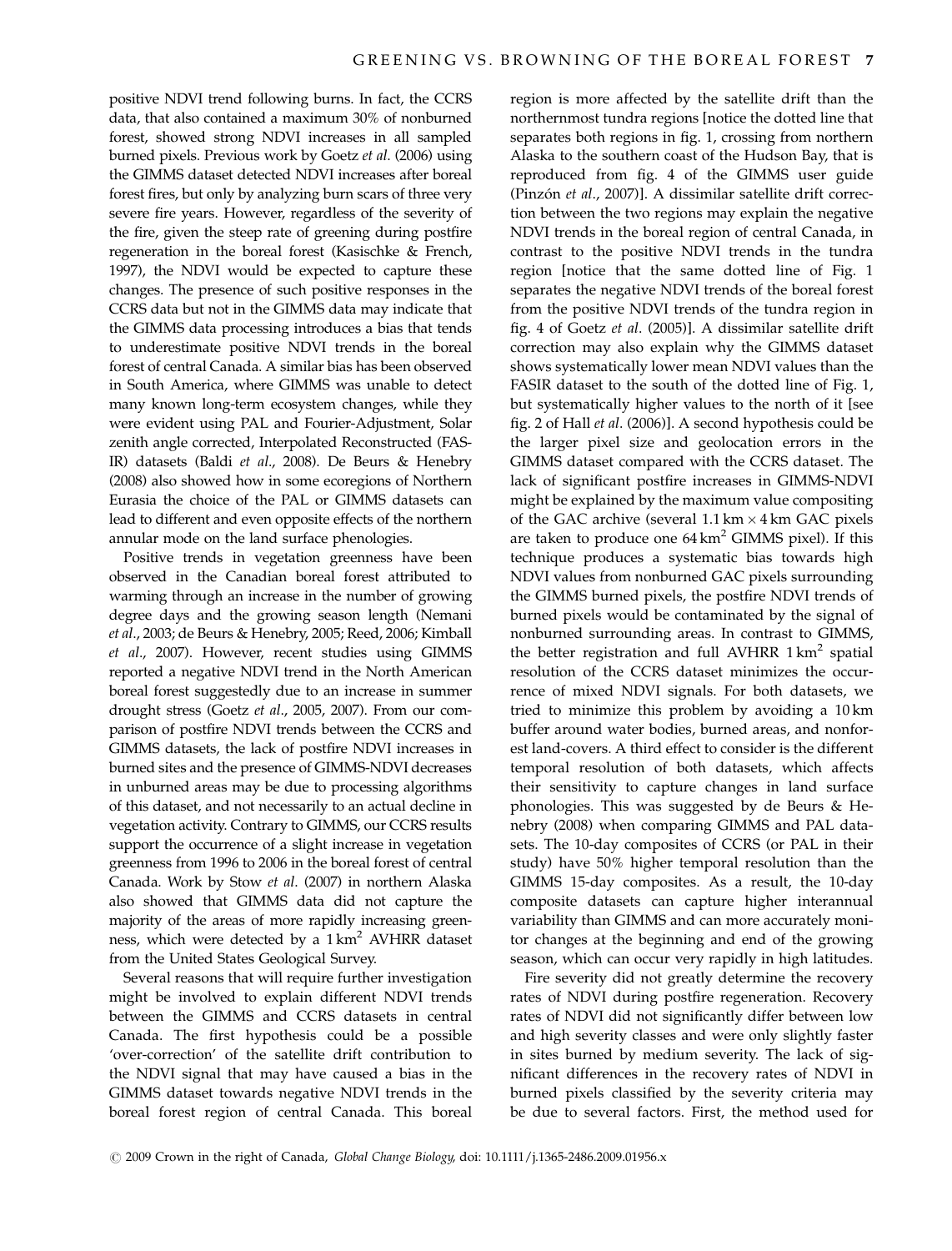defining severity only applies to a portion of the vegetation types present in the study region (e.g. black spruce forests, about 50% of the forest cover). Second, during the first 10 years following a fire, factors other than changes in the amount of green vegetation may result in changes in NDVI. For example, fires create large areas of charred organic material, as well as exposed mineral soil in severe burns, that become covered by regrowth of mosses (especially the very thin fire moss, Ceratodon purpureus Hedw.) and new dead plant litter. The progressive recovery of the postfire ground layer changes dramatically the background reflectance, which may result in NDVI changes not related to the level of recovery of the aboveground herbaceous and woody vegetation, particularly during the first few years of low NDVI values.

## Conclusions

In this study, we detected positive NDVI trends in the Canadian boreal forest using the CCRS dataset that contradict the decline of vegetation activity observed in this and in previous studies based on the GIMMS dataset. The GIMMS dataset largely missed the postfire greening recovery, while the CCRS dataset, which has improved corrections and a much higher spatial resolution than GIMMS, did capture it under all conditions of fire severity. From these conflicting NDVI trends between the two datasets, regional trends derived from current coarse resolution satellite datasets should be taken with caution. The presence of a bias in satellite datasets has broad implications for the evaluation of global and national carbon budgets. Currently, the GIMMS dataset is the most broadly used coarse-spatial resolution dataset for monitoring ecosystem changes (Pettorelli et al., 2005), detecting long-term trends in vegetation growth and phenology (Kathuroju et al., 2007), providing inputs for primary production models (Cao et al., 2004), and acting as reference to model the carbon balance worldwide (Potter et al., 2005; Luyssaert et al., 2007). Hence, the presence of a long-term bias in the GIMMS dataset may affect the aforementioned studies. As the GIMMS user guide strongly encourages, results should be validated with independent data. In addition to the CCRS dataset, other remote sensing datasets with higher spatial resolution than GIMMS may help in this evaluation, such as the reprocessing of the GAC archive under the Land Long Term Data Record initiative, and the SPOT VEGETATION and Terra MODIS collections. Our study also suggests the existence of slight differences associated with fire severity that can be further investigated (e.g. by stratifying the analysis across different ecoregions and land-covers) using the CCRS dataset with its higher spatial resolution.

Finally, we think that the evaluation of satellite datasets should not only be based on the physical and mathematical principles of image processing (e.g. assessing the effect of atmospheric corrections when comparing with surface parameter values; McCloy et al., 2005; Nagol et al., 2009), but also on comparisons with independent observations at the results stage (e.g. comparing satellite-detected trends of new datasets with previously known independent observations of change, like in this study and in Baldi et al., 2008).

#### Acknowledgements

Financial support for D. Alcaraz-Segura was provided by the postdoctoral program of the Spanish Ministry of Education, the Inter-American Institute for Global Change Research (IAI, CRN II 2031) under the US National Science Foundation (Grant GEO-0452325), the Spanish National Parks Agency (Organismo Autónomo de Parques Nacionales, project 066/2007), the Andalusian Government (projects RNM1288 and RNM1280), and by a National Science Foundation (Synthesis of Arctic System Science) award (ARC-0531180) to Howard Epstein. University of Virginia Research Computing Laboratory (K. Holcomb) and Siham Tabik (University of Málaga) helped to run the seasonal Kendall trend test. The source for the GIMMS satellite data was the Global Land Cover Facility. The generation of the  $1 \text{ km}^2$  longterm AVHRR time series was conducted at the Canada Centre for Remote Sensing (CCRS), Earth Sciences Sector of Natural Resources Canada as part of Project J35 of the program on 'Enhancing Resilience in a Changing Climate' and the 'Climate Change and Ecosystem Impact' project supported by the Canadian Space Agency through the Government Related Initiatives Program (GRIP).

#### References

- Amiro BD, Todd JB, Wotton BM et al. (2001) Direct carbon emissions from Canadian forest fires, 1959–1999. Canadian Journal of Forest Research-Revue Canadienne de Recherche Forestière, 31, 512–525.
- Angert A, Biraud S, Bonfinls C et al. (2005) Drier summers cancel out the  $CO<sub>2</sub>$  uptake enhancement induced by warmer springs. Proceedings of the National Academy of Sciences of the United States of America, 102, 10823–10827.
- Baldi G, Nosetto MD, Aragón MR, Aversa F, Paruelo JM, Jobbagy EG (2008) Long-term satellite NDVI datasets: evaluating their ability to detect ecosystem functional changes in South America. Sensors, 8, 5397–5425.
- Barber VA, Juday GP, Finney BP (2000) Reduced growth of Alaskan white spruce in the twentieth century from temperature-induced drought stress. Nature, 405, 668–673.
- Bergeron O, Margolis HA, Black TA, Coursolle C, Dunn AL, Barr AG, Wofsy SC (2007) Comparison of carbon dioxide fluxes over three boreal black spruce forests in Canada. Global Change Biology, 13, 89–107.
- Bond-Lamberty B, Peckham SD, Ahl DE, Gower ST (2007) Fire as the dominant driver of central Canadian boreal forest carbon balance. Nature, 450, 89–92.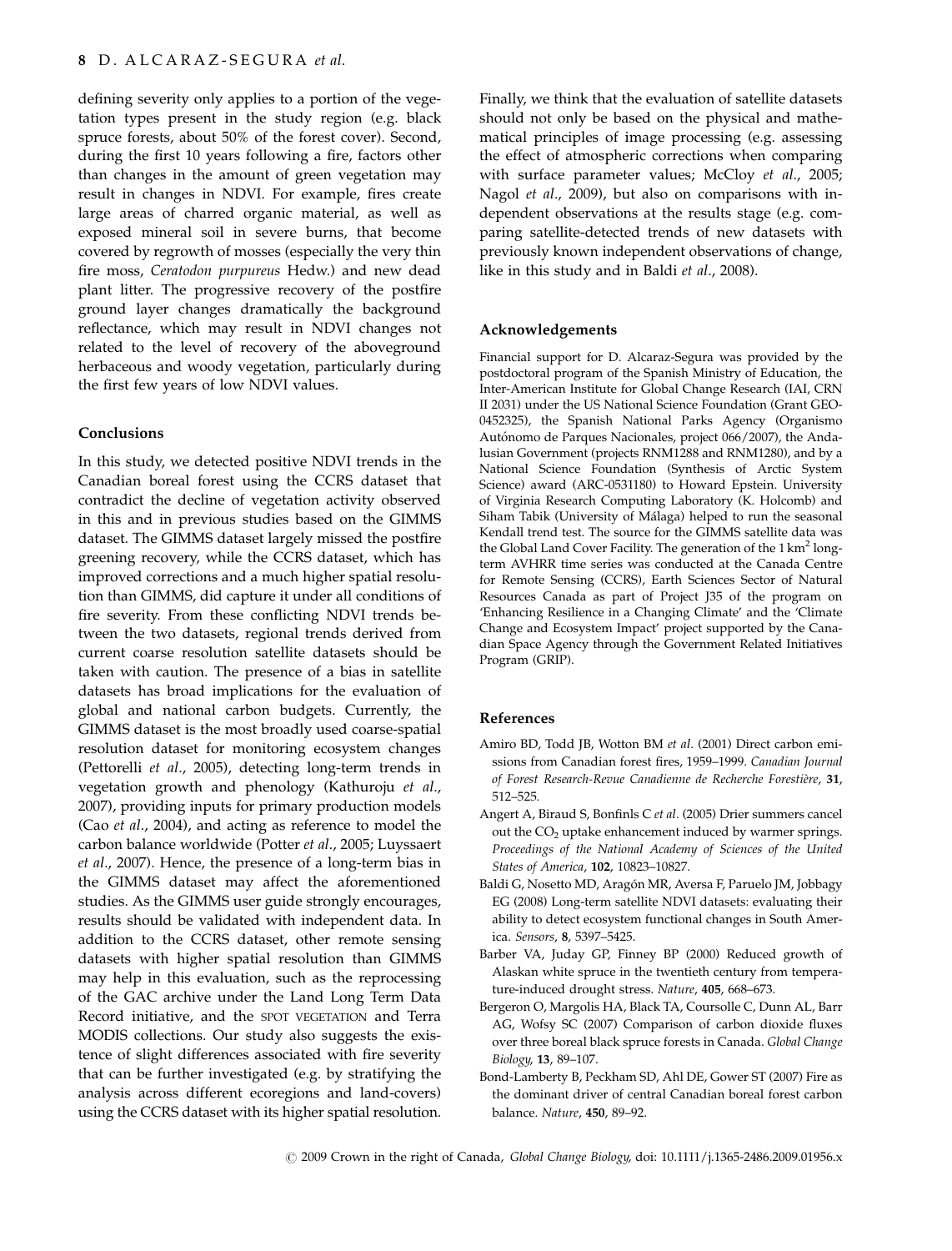- Bunn AG, Goetz SJ (2006) Trends in satellite-observed circumpolar photosynthetic activity from 1982 to 2003: the influence of seasonality, cover type, and vegetation density. Earth Interactions, 10, 1–19.
- Bunn AG, Goetz SJ, Fiske GJ (2005) Observed and predicted responses of plant growth to climate across Canada. Geophysical Research Letters, 32, 1–4.
- Cao M, Prince SD, Small J, Goetz SJ (2004) Remotely sensed interannual variations and trends in terrestrial net primary productivity 1981-2000. Ecosystems, 7, 233–242.
- Chuvieco E, Englefield P, Trishchenko AP, Luo Y (2008) Generation of long time series of burn area maps of the boreal forest from NOAA–AVHRR composite data. Remote Sensing of Environment, 112, 2381–2396.
- D'Arrigo R, Wilson R, Liepert B, Cherubini P (2008) On the 'Divergence Problem' in Northern Forests: a review of the treering evidence and possible causes. Global and Planetary Change, 60, 289–305.
- de Beurs KM, Henebry GM (2005) Land surface phenology and temperature variation in the International Geosphere-Biosphere Program high-latitude transects. Global Change Biology, 11, 779–790.
- de Beurs KM, Henebry GM (2008) Northern annular mode effects on the land surface phenologies of Northern Eurasia. Journal of Climate, 21, 4257–4279.
- Dong JR, Kaufmann RK, Myneni RB et al. (2003) Remote sensing estimates of boreal and temperate forest woody biomass: carbon pools, sources, and sinks. Remote Sensing of Environment, 84, 393–410.
- Dunn AL, Barford CC, Wofsy SC, Goulden ML, Daube BC (2007) A long-term record of carbon exchange in a boreal black spruce forest: means, responses to interannual variability, and decadal trends. Global Change Biology, 13, 577–590.
- French NHF, Kasischke ES, Hall RJ, Murphy KA, Verbyla DL, Hoy EE, Allen JL (2008) Using Landsat data to assess fire and burn severity in the North American boreal forest region: an overview and summary of results. International Journal of Wildland Fire, 17, 443–462.
- Goetz SJ, Bunn AG, Fiske GJ, Houghton RA (2005) Satelliteobserved photosynthetic trends across boreal North America associated with climate and fire disturbance. Proceedings of the National Academy of Sciences of the United States of America, 102, 13521–13525.
- Goetz SJ, Fiske GJ, Bunn AG (2006) Using satellite timeseries data sets to analyze fire disturbance and forest recovery across Canada. Remote Sensing of Environment, 101, 352–365.
- Goetz SJ, Mack MC, Gurney KR, Randerson JT, Houghton RA (2007) Ecosystem responses to recent climate change and fire disturbance at northern high latitudes: observations and model results contrasting northern Eurasia and North America. Environmental Research Letters, 2, 045031, doi: [10.1088/](10.1088/1748-9326/2/4/045031) [1748-9326/2/4/045031.](10.1088/1748-9326/2/4/045031)
- Gorham E (1991) Northern Peatlands role in the carbon-cycle and probable responses to climatic warming. Ecological Applications, 1, 182–195.
- Hall F, Masek JG, Collatz GJ (2006) Evaluation of ISLSCP Initiative IIFASIR and GIMMS NDVI products and implica-

tions for carbon cycle science. Journal of Geophysical Research-Atmospheres, 111 D22S08, doi: [10.1029/2006JD007438.](10.1029/2002JD002510)

- Harden JW, Trumbore SE, Stocks BJ, Hirsch A, Gower ST, O'Neill KP, Kasischke ES (2000) The role of fire in the boreal carbon budget. Global Change Biology, 6, 174–184.
- Hicke JA, Asner GP, Kasischke ES et al. (2003) Postfire response of North American boreal forest net primary productivity analyzed with satellite observations. Global Change Biology, 9, 1145–1157.
- Hirsch RM, Slack J (1984) A nonparametric trend test for seasonal data with serial dependence. Water Resources Research, 20, 727–732.
- Hirsch RM, Slack JR, Smith RA (1982) Techniques of trend analysis for monthly water quality data. Water Resources Research, 18, 107–121.
- Houghton RA (2007) Balancing the global carbon budget. Annual Review of Earth and Planetary Sciences, 35, 313–347.
- Insightful Corporation (2007) S-PLUS 8.0.4 for Windows Enterprise Developer.
- Jia GJ, Epstein HE, Walker DA (2003) Greening of arctic Alaska, 1981–2001. Geophysical Research Letters, 30, 2067, doi: [10.1029/](10.1029/2002JD002510) [2003GL018268.](10.1029/2002JD002510)
- Johnstone J, Chapin F (2006) Effects of soil burn severity on postfire tree recruitment in boreal forest. Ecosystems, 9, 14–31.
- Johnstone JF, Kasischke ES (2005) Stand-level effects of soil burn severity on postfire regeneration in a recently burned black spruce forest. Canadian Journal of Forest Research-Revue Canadienne de Recherche Forestière, 35, 2151–2163.
- Kasischke ES (2000) Boreal ecosystems in the carbon cycle. In: Fire, Climate Change, and Carbon Cycling in the North American Boreal Forest (eds Kasischke ES, Stocks BJ), pp. 19–30. Springer-Verlag, New York.
- Kasischke ES, Christensen NL, Stocks BJ (1995) Fire, global warming, and the carbon balance of boreal forests. Ecological Applications, 5, 437–451.
- Kasischke ES, French NHF (1997) Constraints on using AVHRR composite index imagery to study patterns of vegetation cover in boreal forests. International Journal of Remote Sensing, 18, 2403–2426.
- Kasischke ES, Johnstone JF (2005) Variation in postfire organic layer thickness in a black spruce forest complex in interior Alaska and its effects on soil temperature and moisture. Canadian Journal of Forest Research-Revue Canadienne de Recherche Forestière, 35, 2164-2177.
- Kasischke ES, Turetsky MR, Ottmar RD, French NHF, Hoy EE, Kane ES (2008) Evaluation of the composite burn index for assessing fire severity in Alaskan black spruce forests. International Journal of Wildland Fire, 17, 515–526.
- Kathuroju N, White MA, Symanzik J, Schwartz MD, Powell JA, Nemani RR (2007) On the use of the advanced very high resolution radiometer for development of prognostic land surface phenology models. Ecological Modelling, 201, 144–156.
- Kaufmann RK, D'Arrigo RD, Laskowski C, Myneni RB, Zhou L, Davi NK (2004) The effect of growing season and summer greenness on northern forests. Geophysical Research Letters, 31, L09205, doi: [10.1029/2004GL019608.](10.1029/2002JD002510)
- Khlopenkov KV, Trishchenko AP (2007) SPARC: new cloud, snow, and cloud shadow detection scheme for historical
- © 2009 Crown in the right of Canada, Global Change Biology, doi: 10.1111/j.1365-2486.2009.01956.x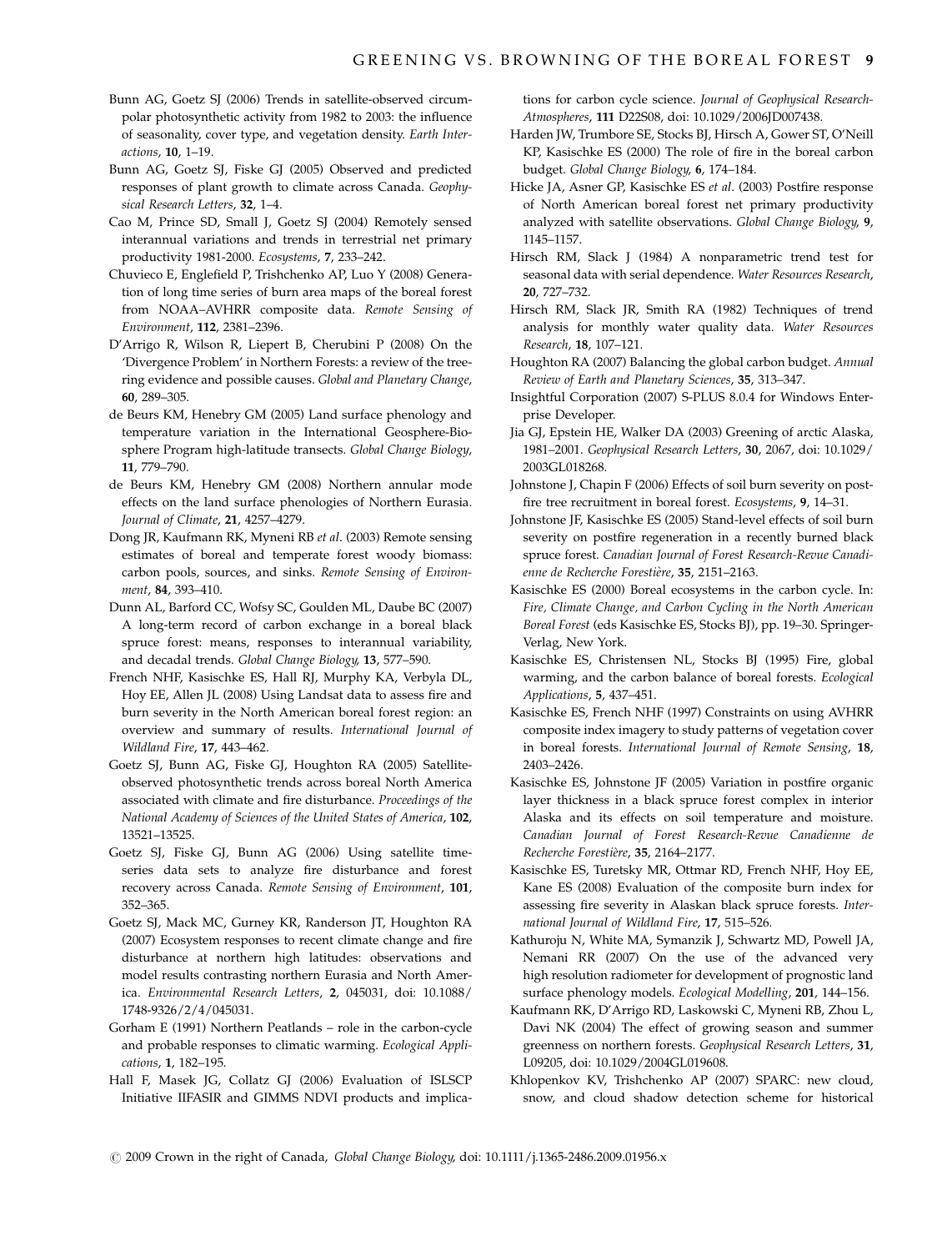## 10 D. ALCARAZ-SEGURA et al.

1-km AVHHR data over Canada. Journal of Atmospheric and Oceanic Technology, 24, 322–343.

- Kimball JS, Zhao M, McGuire AD et al. (2007) Recent climatedriven increases in vegetation productivity for the western Arctic: evidence of an acceleration of the northern terrestrial carbon cycle. Earth Interactions, 11, 1–30.
- Kurz W, Apps MJ (2006) Developing Canada's national forest carbon monitoring, accounting, and reporting system to meet the reporting requirements of the Kyoto Protocol. Mitigation and Adaptation Strategies for Global Change, 11, 33–43.
- Latifovic R, Trishchenko AP, Chen J et al. (2005) Generating historical AVHRR 1 km baseline satellite data records over Canada suitable for climate change studies. Canadian Journal of Remote Sensing, 31, 324–346.
- Luyssaert S, Inglima I, Jung M et al.  $(2007)$  CO<sub>2</sub> balance of boreal, temperate, and tropical forests derived from a global database. Global Change Biology, 13, 2509–2537.
- Masek JG (2001) Stability of boreal forest stands during recent climate change: evidence from Landsat satellite imagery. Journal of Biogeography, 28, 967–976.
- McCloy KR, Los S, Lucht W, H S (2005) A comparative analysis of three long-term NDVI datasets derived from AVHRR satellite data. EARSeL eProceedings, 4, 52–69.
- Millard SP (2001) Environmental Statistics for S-PLUS Version 2.0. Probability, Statistics and Information. Seattle.
- Myneni RB, Dong J, Tucker CJ et al. (2001) A large carbon sink in the woody biomass of Northern forests. Proceedings of the National Academy of Sciences of the United States of America, 98, 14784–14789.
- Myneni RB, Keeling CD, Tucker CJ, Asrar G, Nemani RR (1997) Increase plant growth in the northern high latitudes from 1981–1991. Nature, 386, 698–702.
- Nagol JR, Vermote EF, Prince SD (2009) Effects of atmospheric variation on AVHRR NDVI data. Remote Sensing of Environment, 113, 392–397.
- Neigh CSR, Tucker CJ, Townshend JRG (2008) North American vegetation dynamics observed with multi-resolution satellite data. Remote Sensing of Environment, 112, 1749–1772.
- Nemani RR, Keeling CD, Hashimoto H et al. (2003) Climatedriven increases in global terrestrial net primary production from 1982 to 1999. Science, 300, 1560–1563.
- Olthof I, Latifovic R (2007) Short-term response of arctic vegetation NDVI to temperature anomalies. International Journal of Remote Sensing, 28, 4823–4840.
- Palko S, St-Laurent L, Huffman T, Unrau E (1995) The Canada vegetation and land cover: a raster and vector data set for GIS applications – uses in agriculture. In: GIS'95 Conference Proceedings 2, pp. 613–619. GIS World Inc., Fort Collins, CO, USA.
- Pettorelli N, Vik JO, Mysterud A, Gaillard JM, Tucker CJ, Stenseth NC (2005) Using the satellite-derived NDVI to assess ecological responses to environmental change. Trends in Ecology and Evolution, 20, 503–510.
- Pinzón J, Brown ME, Tucker CJ (2004) Satellite time series correction of orbital drift artifacts using empirical mode decomposition. In: Hilbert-Huang Transform: Introduction and Applications (ed. Huang N), pp. 167–186. World Scientific Publishers, Singapore.
- Pinzón JE, Brown ME, Tucker CJ (2007) Global inventory modeling and mapping studies (GIMMS) satellite drift corrected and NOAA-16 incorporated normalized difference vegetation index (NDVI), monthly 1981–2006. Product User Guide, 20 pp. Global Land Cover Facility – University of Maryland, College Park. Available at: [http://www.landcover.org/data/guide/](mailto:dalcaraz@ual.es) [technical/GIMMSdocumentation\\_NDVIg\\_GLCF.pdf](mailto:dalcaraz@ual.es)
- Potter C, Klooster S, Tan P, Steinbach M, Kumar V, Genovese V (2005) Variability in terrestrial carbon sinks over two decades: part 2 – Eurasia. Global and Planetary Change, 49, 177–186.
- Prince SD, Goward SN (1996) Evaluation of the NOAA/NASA Pathfinder AVHRR Land Data Set for global primary production modelling. International Journal of Remote Sensing, 17, 217–221.
- Randerson JT, Thompson MV, Conway TJ, Fung IY, Field CB (1997) The contribution of terrestrial sources and sinks to trends in the seasonal cycle of atmospheric carbon dioxide. Global Biogeochemical Cycles, 11, 535–560.
- Reed BC (2006) Trend analysis of time-series phenology of North America derived from satellite data. Giscience and Remote Sensing, 43, 24–38.
- Rocha AV, Goulden ML, Dunn AL, Wofsy SC (2006) On linking interannual tree ring variability with observations of wholeforest CO<sub>2</sub> flux. Global Change Biology, 12, 1378-1389.
- Simoniello T, Cuomo V, Lanfredi M, Lasaponara R (2004) On the relevance of accurate correction and validation procedures in the analysis of AVHRR-NDVI time series for long-term monitoring. Journal of Geophysical Research, 109, D20107, doi: [10.1029/2004JD004819.](10.1029/2002JD002510)
- Slayback DA, Pinzon JE, Los SO, Tucker CJ (2003) Northern hemisphere photosynthetic trends 1982-99. Global Change Biology, 9, 1–15.
- Stow D, Petersen A, Hope A, Engstrom R, Coulter L (2007) Greenness trends of Arctic tundra vegetation in the 1990s: comparison of two NDVI data sets from NOAA AVHRR systems. International Journal of Remote Sensing, 28, 4807–4822.
- Trishchenko AP (2009) Effects of spectral response function on surface reflectance and NDVI measured with moderate resolution satellite sensors: extension to AVHRR NOAA-17, 18 and METOP-A. Remote Sensing of Environment, 113, 335–341.
- Trishchenko AP, Cihlar J, Li Z (2002) Effects of spectral response function on surface reflectance and NDVI measured with moderate resolution satellite sensors. Remote Sensing of Environment, 81, 1–18.
- Tucker CJ, Pinzon JE, Brown ME et al. (2005) An extended AVHRR 8-km NDVI dataset compatible with MODIS and SPOT vegetation NDVI data. International Journal of Remote Sensing, 26, 4485–4498.
- Tucker CJ, Sellers PJ (1986) Satellite remote-sensing of primary production. International Journal of Remote Sensing, 7, 1395–1416.
- Tucker CJ, Slayback DA, Pinzon JE, Los SO, Myneni RB, Taylor MG (2001) Higher northern latitude normalized difference vegetation index and growing season trends from 1982 to 1999. International Journal of Biometeorology, V45, 184– 190.
- Van Belle G, Hughes J (1984) Nonparametric tests for trend in water quality. Water Resources Research, 20, 127–136.